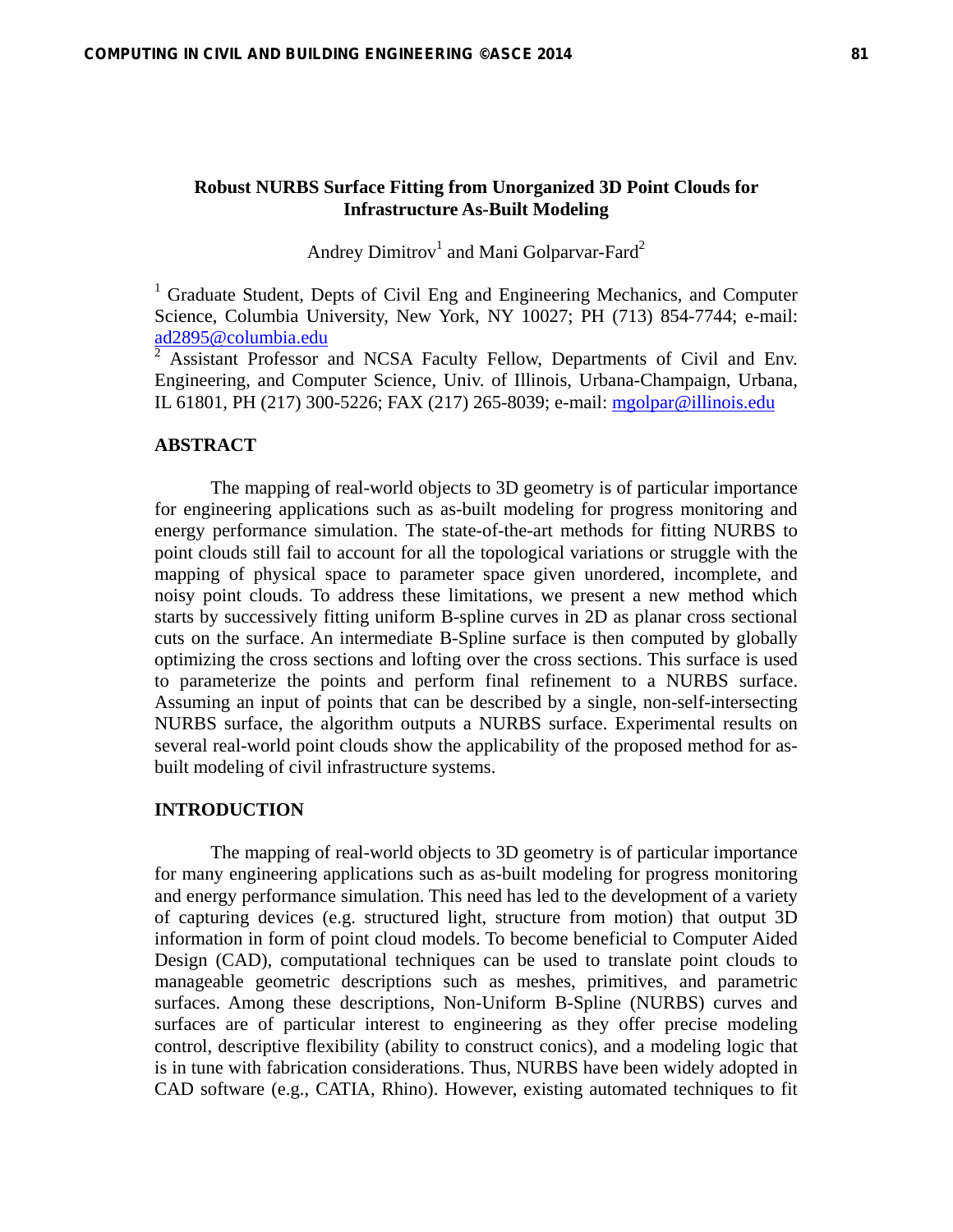NURBS to point clouds are still limited. This paper identifies and addresses these limitations by presenting a method for automatically fitting of NURBS surfaces to unorganized point clouds in the presence of noise and incomplete data.

### **PREVIOUS WORK**

The task of fitting a B-Spline curve or surface to a set of points can be expressed as a linear optimization and solved for the control point positions if the 3D points can be associated with corresponding *u–v* parameter values (Peigl and Tiller 1997). Additional smoothness terms (Dierckx 1995) can be added to the optimization to produce aesthetically pleasing results in regions where no data is available or when the roughness of the point cloud needs to be attenuated. The main challenge thus lies in the proper parameterization of the input points.

Over the past decade, several research groups have proposed methods that can overcome the challenges associated with parameterization. For example, a simple surface can be used as an initial guess (Bo et al. 2012, Richtsfeld et al. 2012, Liu et al. 2006). The points can be projected onto it by Newton–Raphson steps in order to find their corresponding parameters. However, except for case where the final surface is somewhat planar –i.e., does not fold on it itself– the initial surface needs to be predefined by the user. Another alternative for somewhat planar surfaces is to automatically refine parameterization by progressive addition of control points (Weiss et al. 2002), or by additional feature sensitive optimization (Lai et al. 2006) given an initial state. Parameterization can also be obtained if it is assumed that the data is complete and the boundaries of the point cloud coincide with those of the fitted surface (Berhak 2001, Azariadis 2004). For topologies that form a loop in one direction, finding cross sections (Xie et al. 2012) can lead to proper parameterization, assuming the point cloud is complete. However, completeness is not a given in the general case as point clouds generated in the field (e.g., laser scan of an interior building scene, a part from a mechanical system/assembly) are often subject to occlusions and limited view points of the scanning device. To tackle the problem of incomplete data, more constrained approaches have been devised. For example, B-Splines constrained to developable surfaces (Peternell 2004) or sweep surfaces (Wu et al. 2012) can be fitted efficiently if assumptions about a ground plane can be made.

Overall, previous NURBS fitting methods form unorganized point clouds have the following limitations: (1) they cannot account, automatically, for all possible surface topologies; (2) often rely on user defined initial guesses; and (3) they struggle with imperfections in the input data, in particular lack of completeness.

### **NURBS SURFACE FITTING**

Goal of the proposed method is to produce a reference B-Spline surface from an input point cloud. This surface can be used to parameterize the points and to perform the refinement to a NURBS surface through iterative methods. As in (Peigl and Tiller 1997), given control points  $\{P_{i,j}\}$  and p-th degree basis functions  $\{N_{k,p}(\cdot)\}$ , and weights  $\{w_{t,t}\}$  are the weights, B-spline and NURBS surfaces take the form: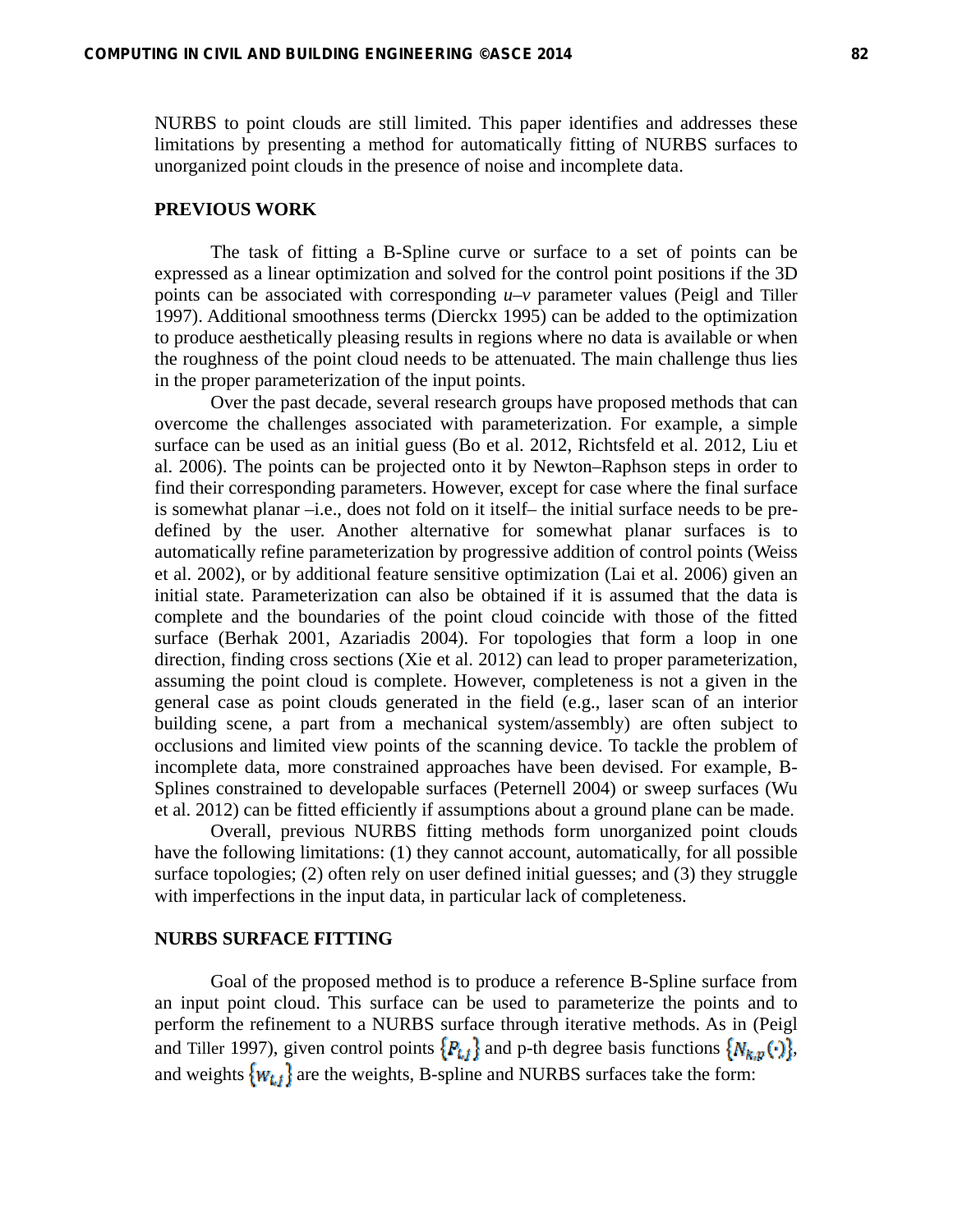$$
S^{B-spline}(u,v) = \sum_{l=0}^{n} \sum_{j=0}^{m} N_{l,p}(u) N_{j,p}(v) P_{l,j}
$$
  

$$
S^{NURBS}(u,v) = \frac{\sum_{l=0}^{n} \sum_{j=0}^{m} N_{l,p}(u) N_{j,p}(v) W_{l,j} P_{l,j}}{\sum_{l=0}^{n} \sum_{j=0}^{m} N_{l,p}(u) N_{j,p}(v) W_{l,j}}
$$

The addition of weights allows a NURBS to describe conics (e.g. circles, ellipses, spheres) but makes fitting non-linear. An initial parameterization by a B-spline facilitates this process. Assuming an input of points that can be described by a single, non-self-intersecting NURBS surface, the algorithm will output a NURBS surface (Figure 1). In this paper, our contribution is a new method with three novel algorithms to account for the incompleteness of the input data. These include: (1) finding cross sections through surface normal alignment; (2) curve extension and blending to keep partial cross sectional curves in a consistent state; and (3) cross sectional refinement through global optimization.





**Pre-processing.** We first perform several pre-processing steps. Point clouds from capture devices exhibit a certain degree of *roughness*. In general, roughness cannot simply be associated with noise from inaccurate sensing (which can be estimated) because real-world surfaces can be physically textured or have features that may or may not be significant depending on scale. Thus, the user defines  $r - a$  radius – which represents the level of detail for modeling, any roughness smaller that this value will tend to be smoothed out. Then, surface normal vectors (if not available as input) are extracted and oriented consistently using (Hoppe et al. 1992) a neighborhood of radius  $r$  around each point. Finally, the point cloud is then structured simultaneously as: (1) a k-d tree T by Euclidian distance; (2) a graph G where two points are connected by an edge if the distance between them is smaller than  $\mathbf{c} \times \mathbf{r}$ . In this paper, we use  $\mathbf{c} = \mathbf{0.5}$  for all experiments. If the point cloud originates from a segmentation procedure such as (Dimitrov and Golparvar-Fard 2014), these data structures are given as input.

**Initialization.** The initialization step selects a random seed point and finds a planar cross section (CS) passing through it, and fits a B-Spline curve in the 2D subspace defined by it. First, an energy function is defined to find the most appropriate plane. This function favors planes that cuts through points whose surface normal lies most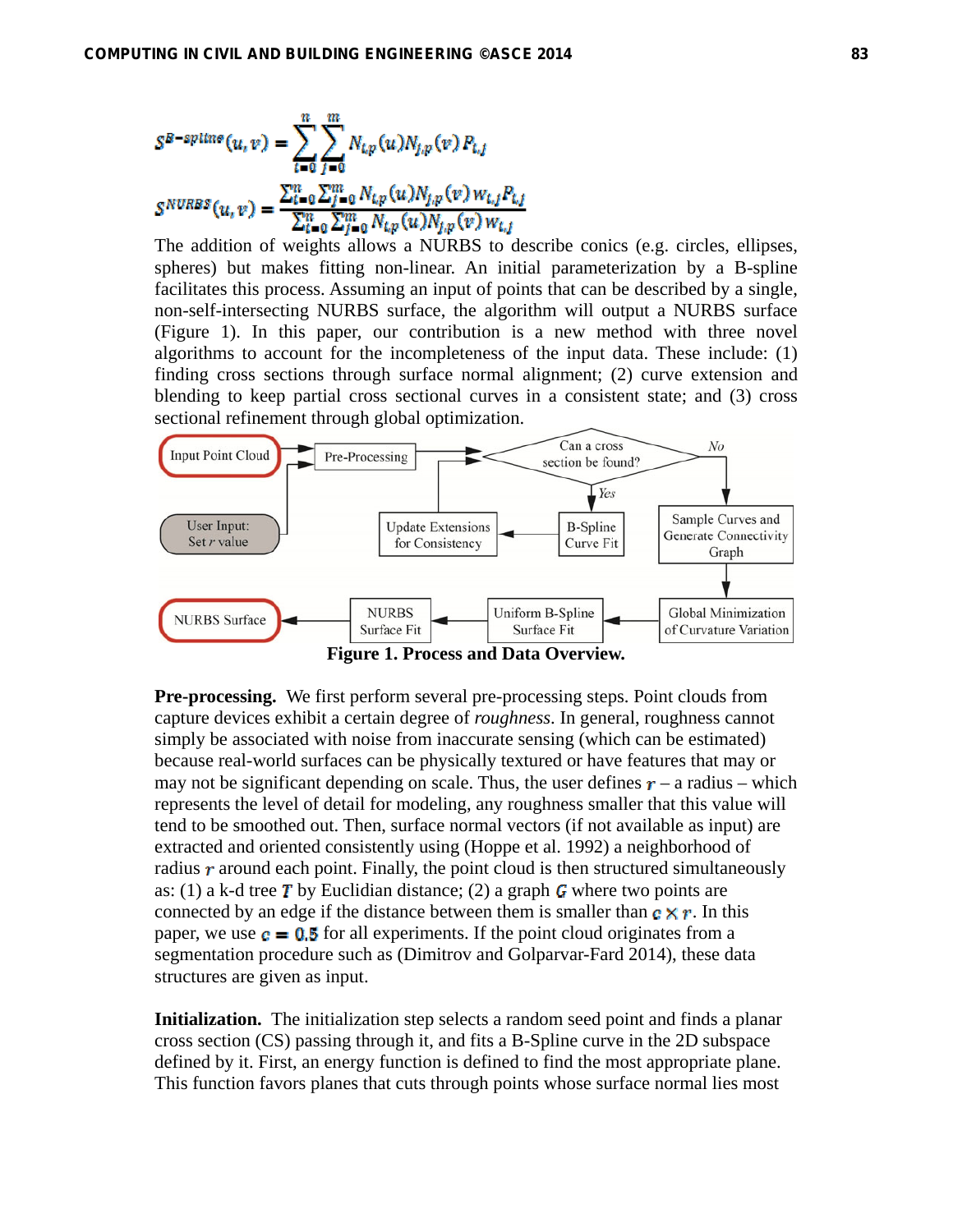closely on the plane. Given a set of points, the energy value of a candidate cross sectional plane  $n_{cs}T x - d_{cs} = 0$  where  $x \in \mathbb{R}^3$  is given by

$$
E(CS) = \frac{\sum_{t} (1 - |n_{cs}^{T} \cdot n_{t}|) e^{-3r d_{t}^{2}}}{\sum_{t} e^{-3r d_{t}^{2}}}
$$

where  $n_i$  is the unit normal vector of point  $p_i$  and  $d_i$  is its distance to the candidate CS plane. To reduce computation time, we sum only over points with distance to plane smaller than  $2r$ . From the seed point, a set of planes rotating around its estimated surface normal are considered and their energy values are computed. The plane with the highest energy is deemed the best (see Figure 2). If the energy value and the number of point used in its computation are higher than set thresholds, the CS is accepted, otherwise no CS can be found and the algorithm terminates.

Assuming a satisfactory cross section plane is found, all points within  $r$ distance from it are projected in the 2D subspace defined by it. This subset of points might form multiple connected components and might represent one or more open or closed curves. For the initial CS, we consider only the largest connected component.



**Figure 2. Seed points and the best cross sectional planes through them.** 

**B-spline curve fit.** A cross sectional curve is found by fitting a B-spline to 2D points in a given cross sectional plane subspace. In order to use the linear fit proposed in (Peigl and Tiller 1997), an initial parameterization is found by tracing a path between two edge points (Figure 3a-c). Each point is scored based on the largest open angle between its neighbors. The path finding procedure finds a minimum span path starting at the point with highest score and ending with the point with the second highest score. The second point is chosen from points not including immediate neighbors of the first point, to assure a minimum distance between the two. An open path is thus found and points associated with it are removed. If no points remain, the points did not form a loop and procedure terminates. Otherwise, another open path is found with the same end points and the two paths are joined into a loop (Figure 3d). The final path describes a polygon of straight lines (Figure 3a). To avoid unexpected spikes in the curve, the polygon is sampled uniformly  $(l_T/r; l_T = \text{total length})$ along its length and interpolated (Figure 3b). The resulting B-spline is used to parameterize the points and fit the cross sectional curve (Figure 3c). If not closed, this curve is assumed to be partial and some degree of extension is added. Two possibilities are considered: (1) the curve might be part of a closed loop; in that case, we complete it by adding a second curve with  $\mathcal{C}_2$  continuity; otherwise, (2) the ends are simply extended in a straight line. In our experiments, the extension length was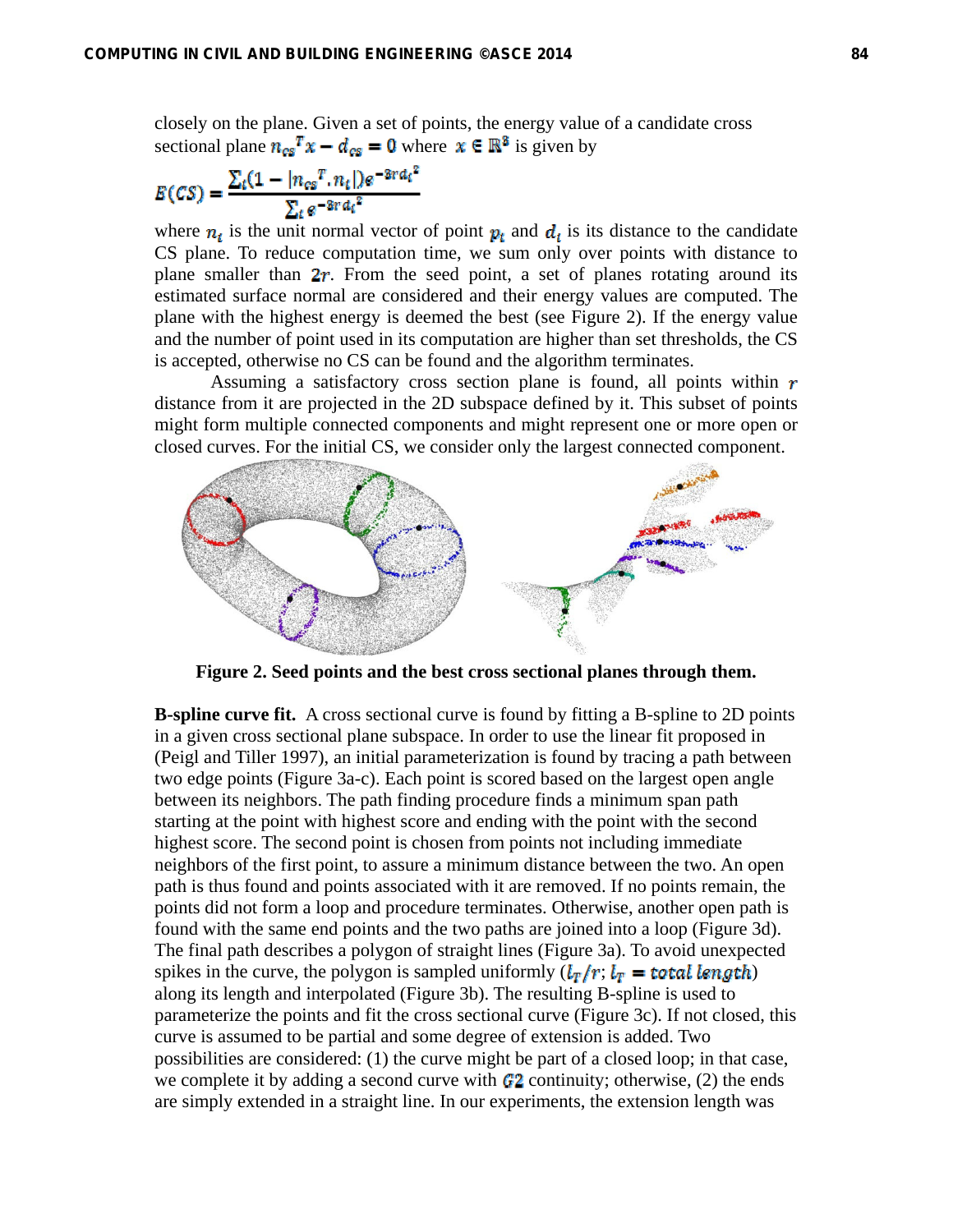set to the diagonal of the bounding box of the points. Finally, uniform samples from the curve are labeled as *confirmed* if they lie in the point cloud, and *potential* if they lie on the extended part of the curve.



**Figure 3. a-d) Curve fitting in 2D. e) Sampled curve with** *potential* **points shown in grey) and the next cross sectional plane.** 

Next plane. In the presence of one or more CS's, the energy function described above cannot be used freely, as it might find planes that intersect existing CS's. Thus, the user specifies an offset distance (for our experiments:  $2r$ ) that guides the approximate spacing between CS's. The starting hypothesis is that the next CS plane will have the same normal direction as the previous one (the reference CS). To find the best normal direction for the new plane, the reference normal is rotated in respect to the starting position and the energy function is evaluated. The search is further constrained by bounding the rotation angles to planes that do not intersect any of the curve samples on the reference CS (see Figure 3e).

**Update extension consistency.** At each CS computation, an unknown collection of curve segments can be found. Segments are defined as connected components in the graph *. Without prior information, there is no way to know the best way to connect* them, in part, because all segments might not belong to the same CS curve. In the case of a torus-like shape for example, a cut can produce two circular sections that do not belong together. To address this problem, we use a reference CS and project samples from its curve to the current CS. When a new CS curve is found, the sample points labeled as *confirmed* are matched to the reference samples. If they can be associated (closest point in reference samples) to a sample labeled as *potential*, this means that new information was introduced and needs to trickle down to the other CS's. Because the labeling in a CS has changed, we need to verify if additional segments need to be included in the curve. If no new segments are to be included, we do nothing, and only update labels. Otherwise, the curve needs to be refit with the additional segments. Figure 4 shows the progression and consistency at each step.



**Figure 4. Progressive finding of cross sectional curves and extension updates.**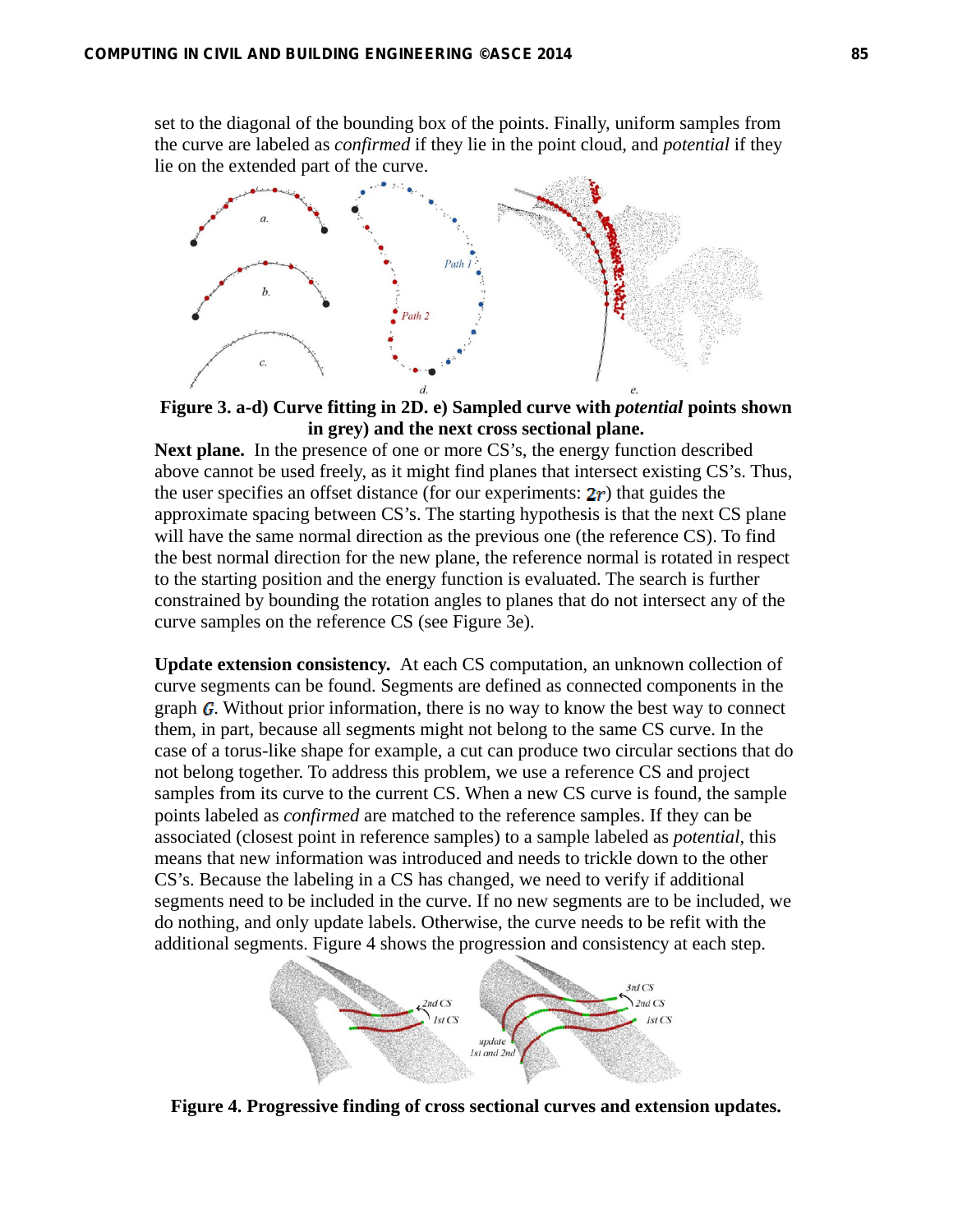**Cross sectional optimization and NURBS fit.** To coordinate between extended cross sectional curves, an optimization step is proposed. The goal is to minimize the variation of curvature across the sampled points and displace, in particular, parts of the curves that where labeled as *potential*. We sample the curves and generate a graph that links each sample point on each curve to its two adjacent samples on the same curve and the two corresponding samples on curves immediately adjacent to it using the following equation:

$$
E_{Total} = \sum_{t} \sum_{j} |c_t - c_j| + \sum_{t} w_t |x_t - p_t|
$$

where  $c_i$  is the curvature at point *i* (scalar),  $c_i$  is the curvature at point *j* that is a neighbor to point  $\mathbf{i}$ . The second term minimizes the displacement of the points and gives more weight to *confirmed* points than *potential* points. We further constrain the displacement to the respective cross sectional plane. Figure 5a shows the initial curves with the *confirmed* sampled points shown in red. Figure 5b shows all sampled points after optimization. Additional cross sections can be interpolated (Figure 5c) for increased density. All sampled points can then be associated with a  $u-v$  parameter extracted from the *u* parameter and *v* order index of their respective B-spline curve.



**Figure 5. Cross sectional optimization and surface fitting.** 

A B-spline surface is fit to parameterized sampled points and becomes the base surface for parameterization of the entire point cloud. A final NURBS surface then can be fit by iterative methods, taking into account points in the original point cloud as well and the sample CS points to maintain stability in regions with no data.

## **EXPERIMENTAL RESULTS**

The method was implemented in MATLAB and all experiments were performed on a PC with an Intel Core i7-2860QM CPU @ 2.50 GHz with 8GB of RAM. Figure 6 shows the results of NURBS fitting on a segmented point cloud from a building project for 3D meshing to be used for site verification purposes.



**Figure 6. Segmentation and NURBS fitting of a scene from multiple laser scans.**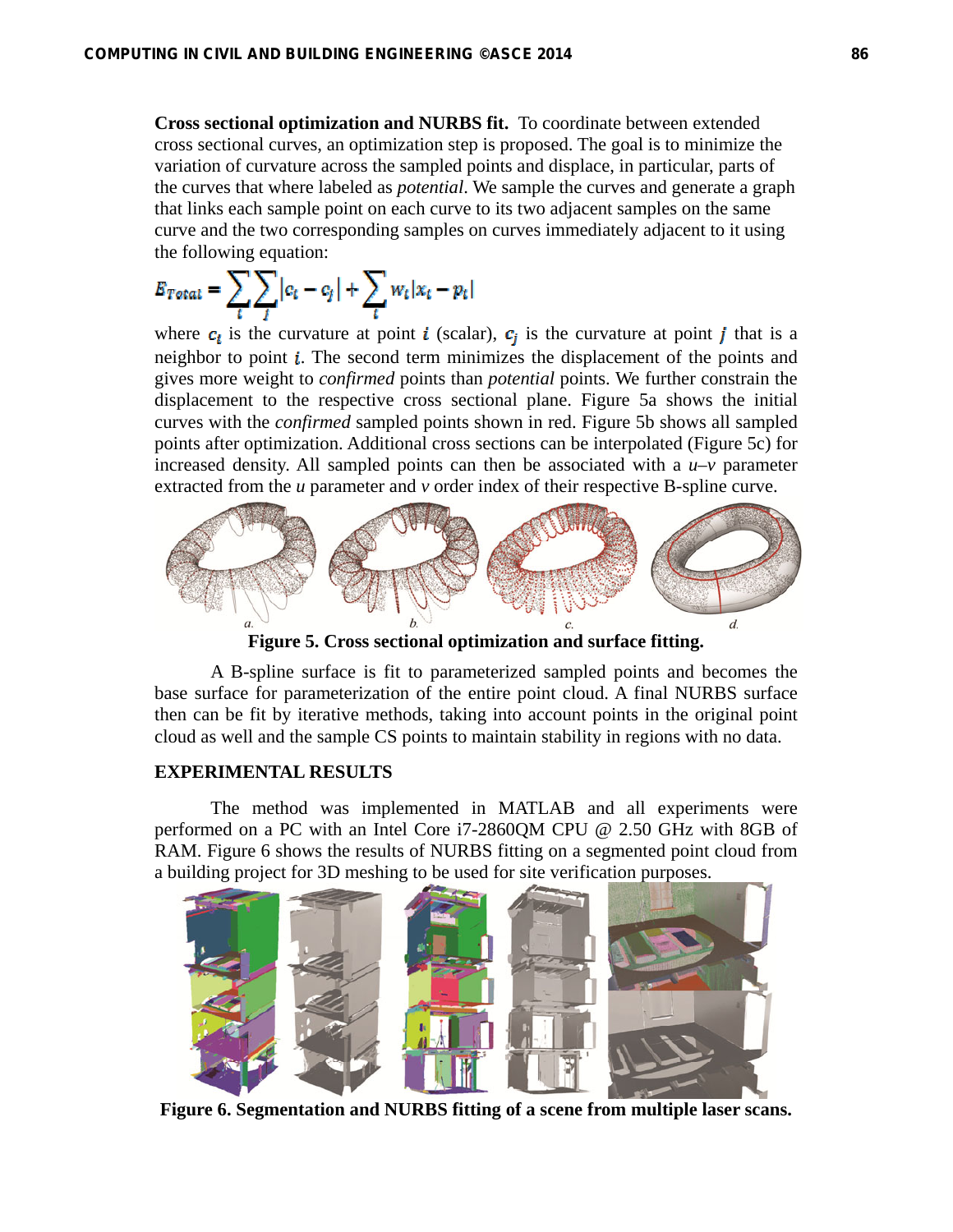Figure 7a (65k points, 17*sec* runtime) shows the fitting of a large NURBS surface on a parking garage floor registered from three laser scans. The results account for the variety of irregularities and slopes present in such an infrastructure project. Furthermore, the method can be used to generate additional data in regions where proper sensing was unavailable. Figure 7b (40k points, 15*sec* runtime) shows a twisted pipe segment scanned from one point of view. The B-spline surface used for parameterization (Figure 7c) completes the segment data. This surface can be used to generate a simplified model made up of cylindrical and tori sections for BIM.



**Figure 7. a) Parking garage floor NURBS fit and generated data. b-c) Scan and B-spline fit of a pipe segment.** 

The benefit of NURBS over primitives is their ability to precisely describe imperfect surfaces, which are often present in construction settings, with one object. In Figure 8a we show a NURBS fitting of a corridor floor segment. The segment appears flat and could be fitted with a plane, however a  $10\times$  exaggeration of the  $z$ axis in Figure 8b reveals the subtle undulations and slopes that would have been missed by a single plane, or would have required multiple plane objects to describe.

## **CONCLUSIONS**

In this paper we presented a new method for robust fitting on NURBS surfaces from unordered point clouds, accounting for noisy and incomplete input data. We further demonstrated the applicability of this approach for automated asbuilt modeling of civil infrastructure projects. Our future work focuses on further validating the method and parameters used on a range of Scan2BIM projects involving various types of civil infrastructure systems. Further results and data sets can be found at *http://raamac.cee.illinois.edu/NURBSfitting*.



**Figure 8. a) Corridor floor NURBS fit. B) Visualization of surface with 10x magnification of the z-axis.**